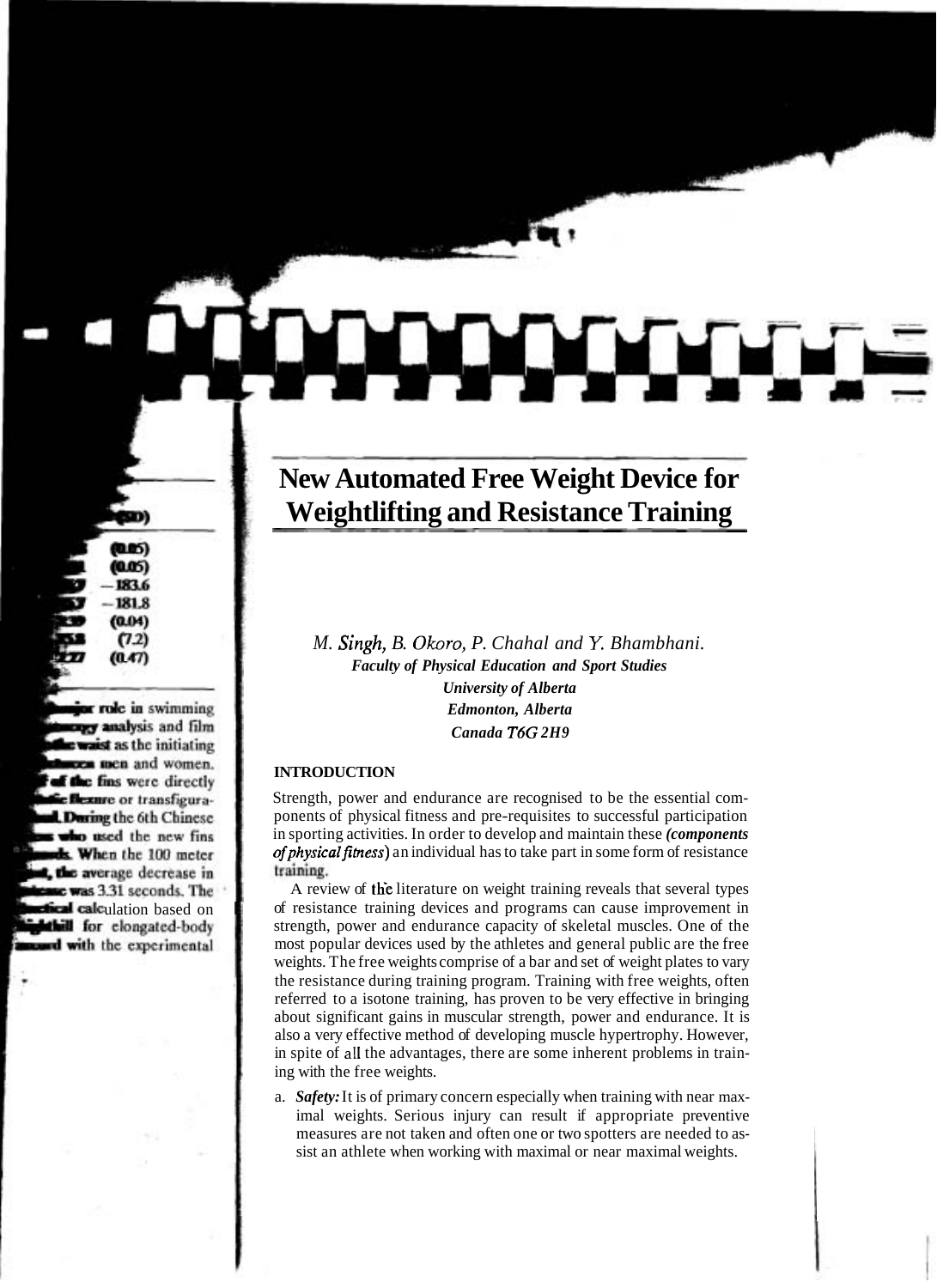b. To make weight training specific to different sporting activities, it is often difficult to train using different types of muscle contractions, i.e. concentric, eccentric and isometric contractions. Physiologically manual tension generated by a skeletal muscle is greater during eccentric and isometric contradtions as **compared** to concentric **contrac-** tions. tions.<br>Therefore, the isometric and eccentric contractions normally can not

be performed near maximal loads since the weight lifted cannot exceed the maximum for the concentric phase of the exercise.

### DESIGN OF THE FREE-WEIGHTDYNAMOMETER:

To overcome the problems associated with free-weight training, and maintain all of its advantages, a new free-weight electric dynamometer has been constructed. The design of the dynamometer is shown in Figure 1. The dynamometer can be used both for testing and training purposes. While training an individual may perform the exercise isometrically, concentrically and eccentrically. The dynamometer also allows for isolation of different muscle groups along with different types of muscular contractions. It is very safe to use and there is no need of spotters. The dynamometer is built so that the active exercise phase is controlled by the subject and the



passive phase by the exercise apparatus. The predetermined speed at which the weight loaded bar automatically returns to the starting exercise position is controlled by a gear reduction box connected to an electric motor. The speed once adjusted cannot be altered by the amount of resistance on the loaded weight bar. The speed control is a one way function through the *clutch*  (N) located on the top right hand corner as shown in Figure 1.

Figure 1: Free-Weight Electric Dynamometer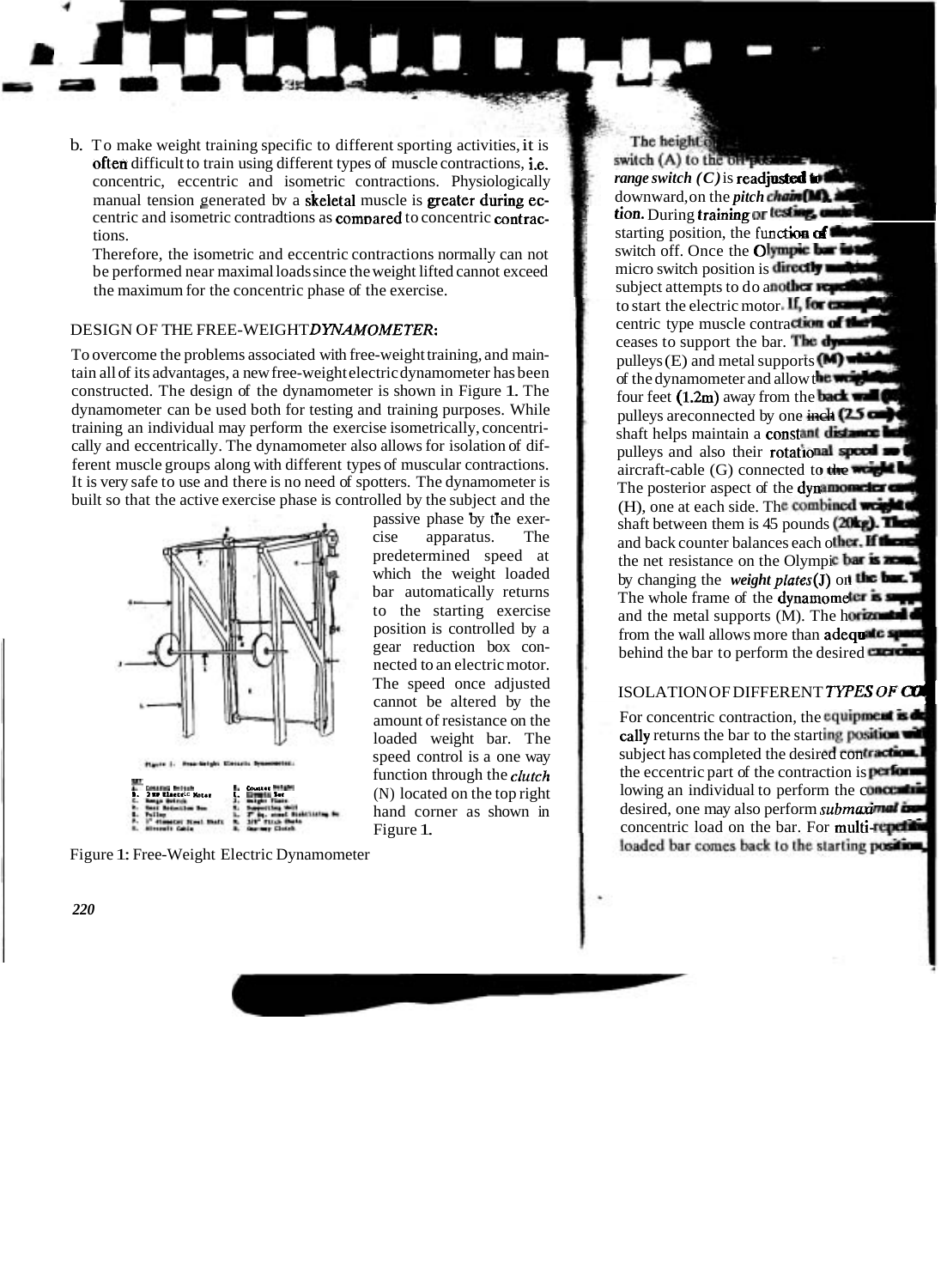The height of the Olympic bar (I) is readjusted by triggering the control switch (A) to the off position. This shuts-off the electric motor. Then, the range switch (C) is readjusted to the newer position. Moving it upward or downward, on the *pitch chain* $(M)$ , adjusts the bar to the new starting position. During training or testing, once the weight loaded bar returns to the starting position, the function of the range switch is to trigger the micro switch off. Once the Olympic bar is at the original starting position the micro switch position is directly underneath the range switch (C). As the subject attempts to do another repetition the micro switch is triggered on to start the electric motor. If, for example, a subject lifts the bar for a concentric type muscle contraction of the lifting phase or when the subject ceases to support the bar. The dynamometer consists of a set of several pulleys  $(E)$  and metal supports  $(M)$  which assist in integrating functioning of the dynamometer and allow the weightloaded bar to be positioned about four feet **(1.2m)** away from the back wall **(IS).** The parallel corresponding pulleys areconnected by one inch (2.5 cm) diameter steel shaft. (F). The shaft helps maintain a constant distance between the two corresponding pulleys and also their rotational speed so that the velocity of the two aircraft-cable (G) connected to the weight bar is the same on both ends. The posterior aspect of the dynamometer consists of two counter weights (H), **one** at each side. The combined weight of these two weights and the shaft between them is 45 pounds (20kg). Therefore, both weights in front and back counter balances each other. If there is no external weight added the net resistance on the Olympic bar is zero. The resistance is adjusted by changing the weight plates( $\hat{J}$ ) on the bar. They come in various sizes. The whole frame of the dynamometer is supported by the back wall (K) and the metal supports (M). The horizontal distance of four feet (1.2m) from the wall allows more than adequate space for an individual to stand behind the bar to perform the desired exercises.

#### ISOLATION OF DIFFERENT *TYPES* OF CONTRACTIONS:

For concentric contraction, the equipment is designed so that it automatically returns the bar to the starting position within a specified time after a subject has completed the desired contraction. Because of this mechanism the eccentric part of the contraction is performed by the dynamometer allowing an individual to perform the concentric phase only (Figure 2). If desired, one may also perform submaximal isometric contraction with the concentric load on the bar. For multi-repetitions, as soon as the weight loaded bar comes back to the starting position, an individual lifts it again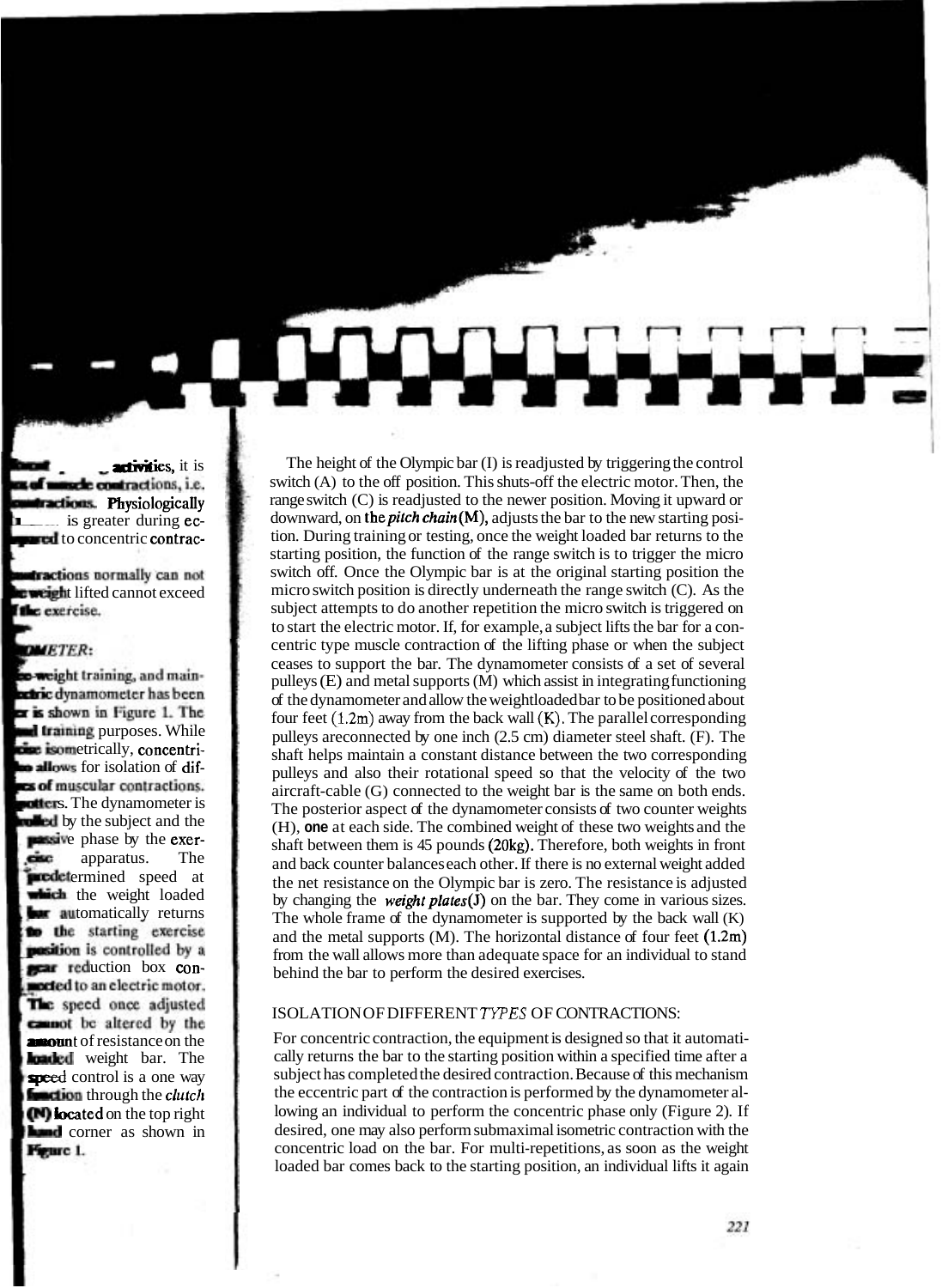using the musculature under training (e.g. biceps curls, squats, etc.). This cycle continues until the desired number of repetitions is achieved.

For maximal isometric contractions the bar height is adjusted to the desired level. Then the bar is supra-maximally loaded in relation to the one repetition maximum (1 RM) of concentric force. The desired maximal isometric contraction then can be performed at that height. The height of using the musculature under training (e.g. biceps curls, squats, etc.). This<br>cycle continues until the desired number of repetitions is achieved.<br>For maximal isometric contractions the bar height is adjusted to the<br>desired the bar can be adjusted up or down, after completion of desired number of repetition(s) in order to allow an individual to train at different joint angles within the selected range of motion.



Figure 2: Isotonic Training on the Free-weight Electric Dynamometer

For eccentric training an individual is only required to lower the weight loaded bar from the present height. The concentric phase of the contraction is performed by the dynamometer automatically. The eccentric training contractions on the dynamometer can be performed at 110 to 130% of the maximal or more or concentric load (1 RM) without the need of any spotters.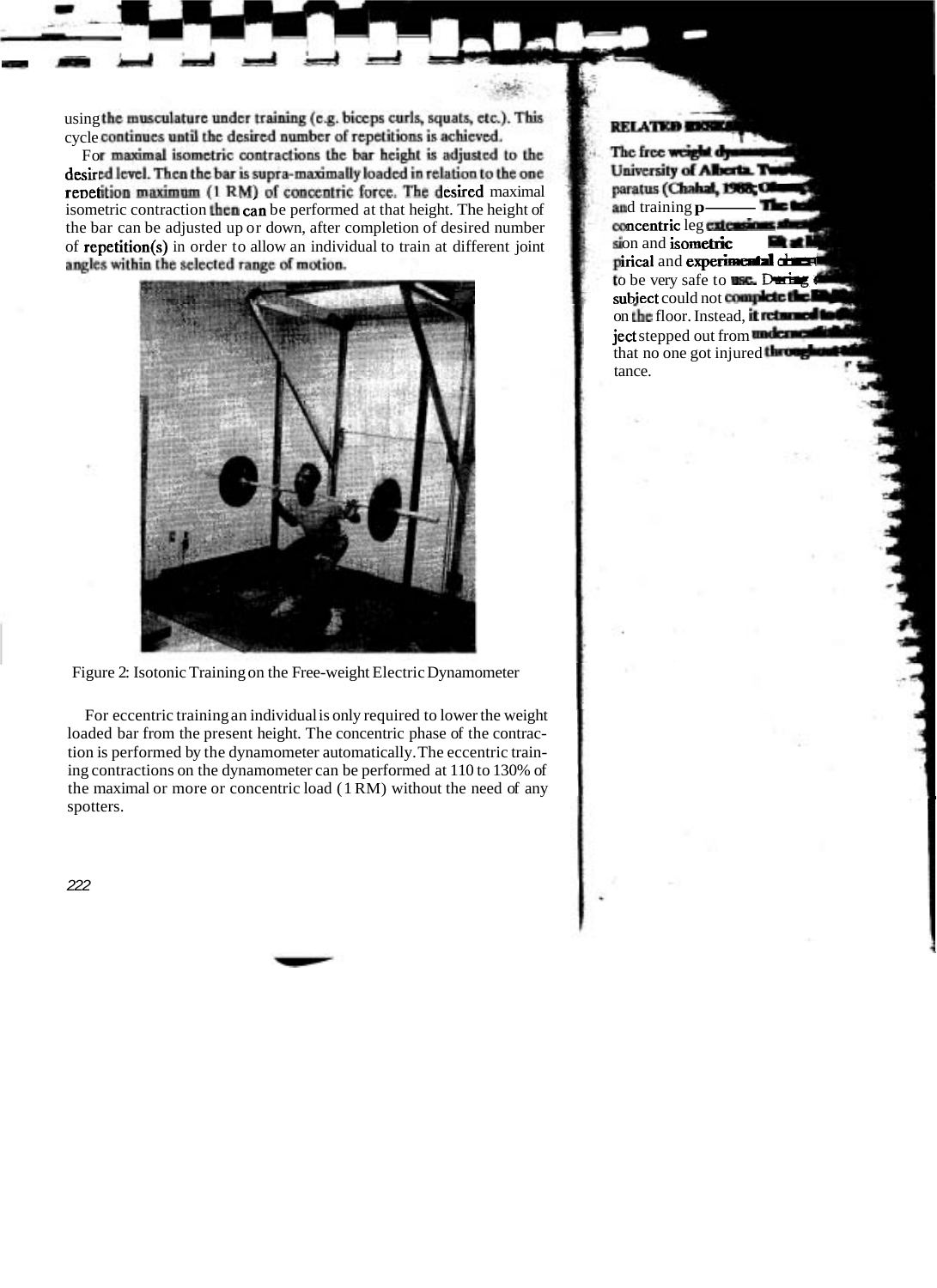#### **RELATED RESEARCH WORK:**

The free weight dynamometer has been used for research purposes at the University of Alberta. Two theses have been completed utilizing this apparatus (Chahal, 1988; Okoro, 1987). The device was used for both testing and training purposes. The test-retest reliability coefficient for testing of concentric leg extensions strength was observed for concentric leg extension and isometric back lift at hip angle of 160 degrees (p.). Through empirical and experimental observations the device has been demonstrated to be very safe to use. During concentric or eccentric contraction, if the subject could not complete the lift, the weight would not immediately drop on the floor. Instead, it returned to the starting position as soon as the subject stepped out from underneath the loaded bar. This mechanism ensured that no one got injured throughout testing or training with maximal resistance.